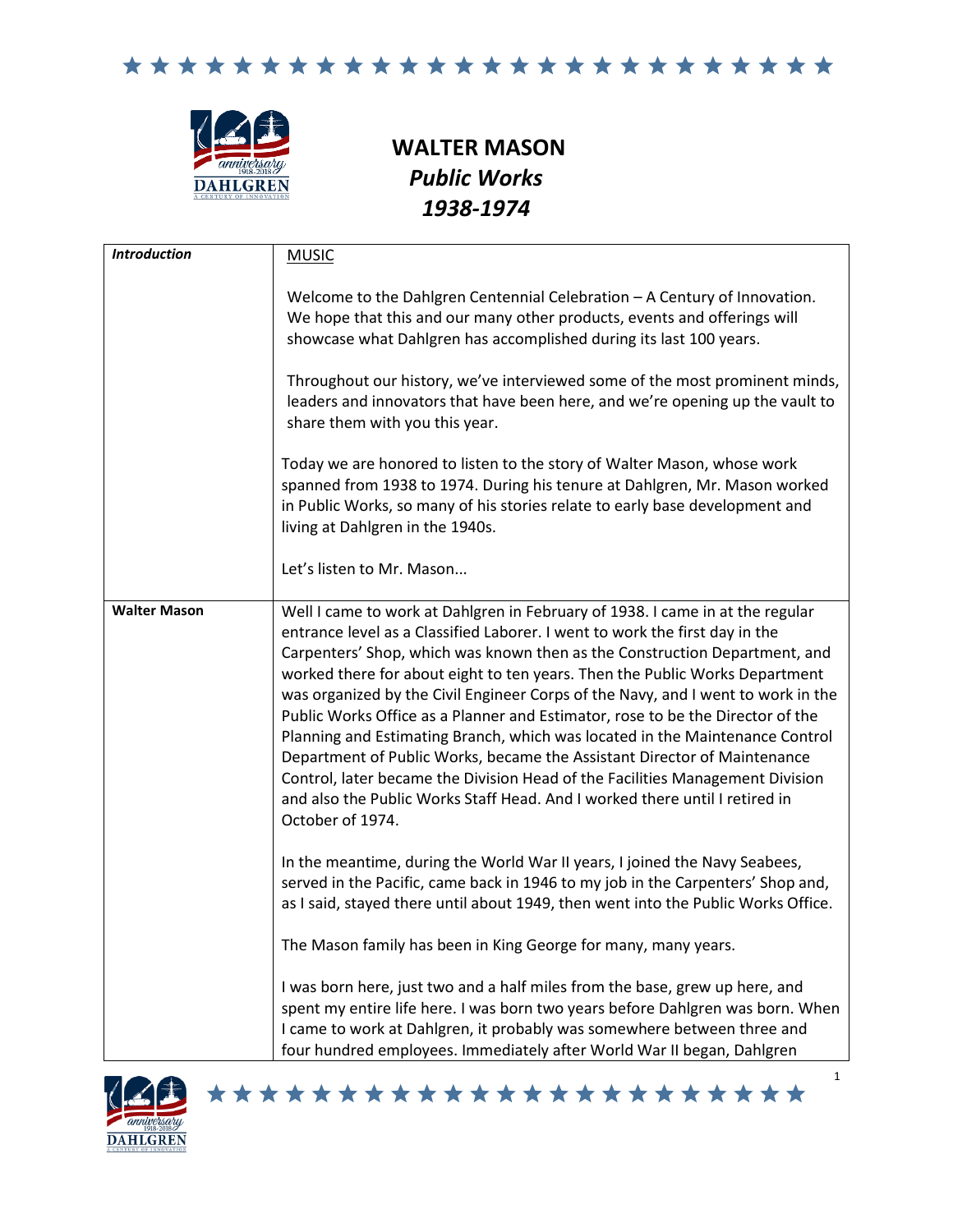began to grow in leaps and bounds. I don't know what the personnel count was when I left to go into the Navy. I do know—and you have to remember now, this was the in the early days of World War II—when I first went to the Richmond recruiting office to sign up in the Navy, I met all of the qualifications, and as I was leaving, the recruiting officer said, "There's one thing you have to do since you work for the Navy in the Defense Department. You have to get a release from your Commanding Officer or else we can't accept you." Bear in mind now this was early, very early in World War II, and each base was trying to increase their staff, rather than let them leave to let go into the armed services or with contractors or anybody else. So I got back and wrote a letter to my commanding officer, and in a couple weeks he called me up one morning and said, "I want you to come to the office. I want to talk with you." And he said, "I called you in to tell you why I'm not going to release you: because your job here is more important than what you would be doing in the Navy, and we need to increase our staff rather than lose our people. So, for that reason, I'm not going to release you." But in a year or two, that was relaxed, and I no longer needed the release, so I enlisted in the Navy Seabees and went to active duty in 1944, came back in 1946 to my same job.

The railroad to Fredericksburg was built right in the beginning of about 1942. The railway used to run down to the Yardcraft area, and when the barge would bring a gun in from Naval Gun Factory in Washington or from the Norfolk area or whatever it's coming from, it would have to sit at the Yardcraft area until the tide reached the same level so that the railroad reached the level that the railroad track on the barge would match the railroad track on land so they could unload the gun up off the barge, which meant sometimes it had to sit there for several hours. So the Navy decided to put in what is known as a tide bridge. And that was a bridge that you drove down piling, put concrete abutments on top of it, set the frame, which was huge I-beams, on top of those concrete abutments, and the railroad track was mounted on top of those I-beams. It worked on hinge so that when the barge came in, if the tide was high, you could raise the tide bridge with the railroad tracks on it to member with the railroad tracks on the barge. If the tide was lower, you lowered the tide bridge down. So you could always unload the gun immediately; you didn't have to keep the tugs and the barge there waiting.

And I went from \$18.52 a week from a Classified Laborer to what was known as a General Helper, which was \$21.77 a week, and then I was promoted a Joiner—the Navy at that time called their carpenters "joiners"—I was promoted to a Joiner third class, which was \$36.12 a week—good raise! And then from Joiner, I joined the GS breed family, and I went in GS as a GS-11 and retired as GS-13.

\*\*\*\*\*\*\*\*\*\*\*\*\*\*\*\*\*\*\*\*\*\*\*

 $\mathfrak{p}$ 

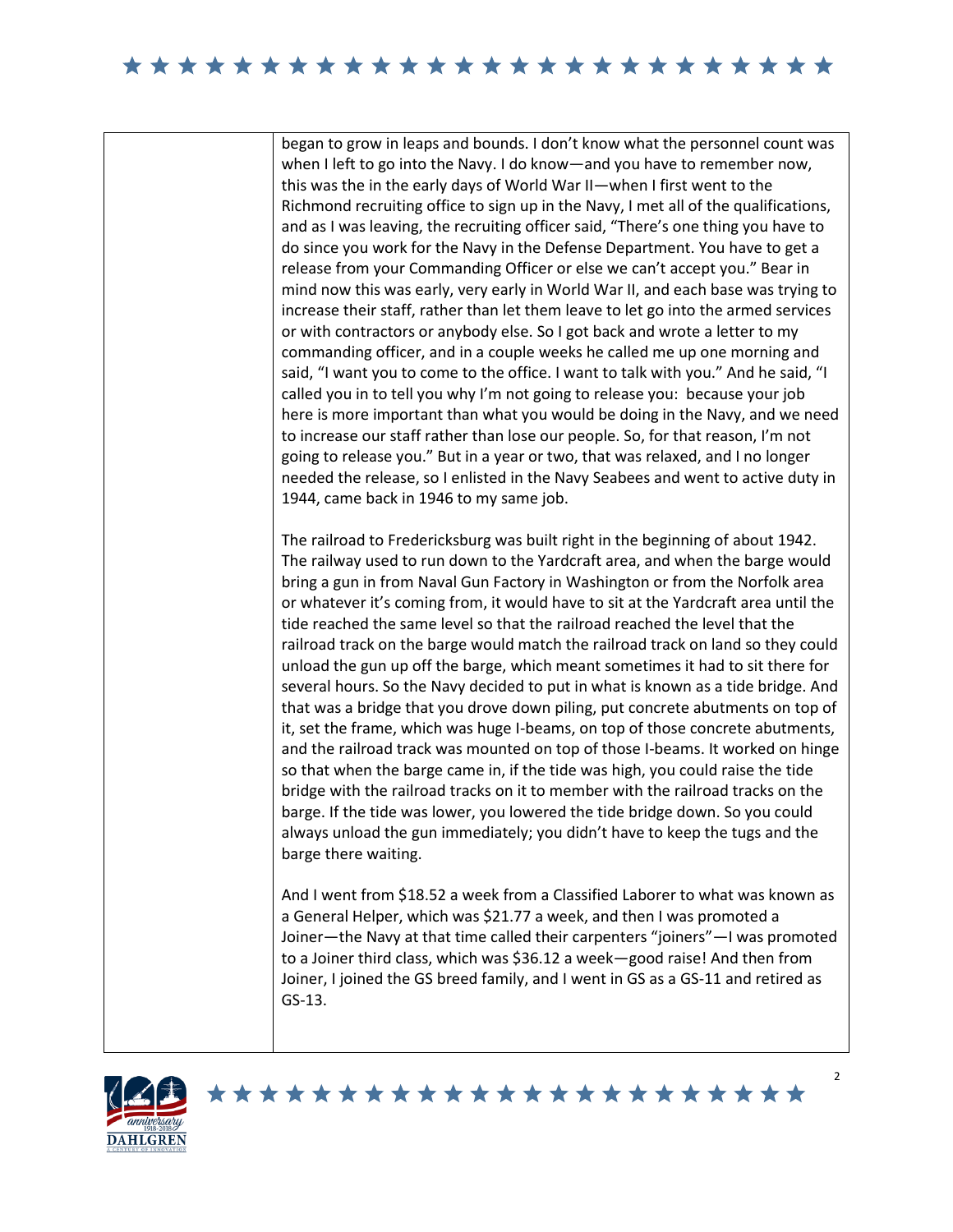



## \*\*\*\*\*\*\*\*\*\*\*\*\*\*\*\*\*\*\*\*\*\*\*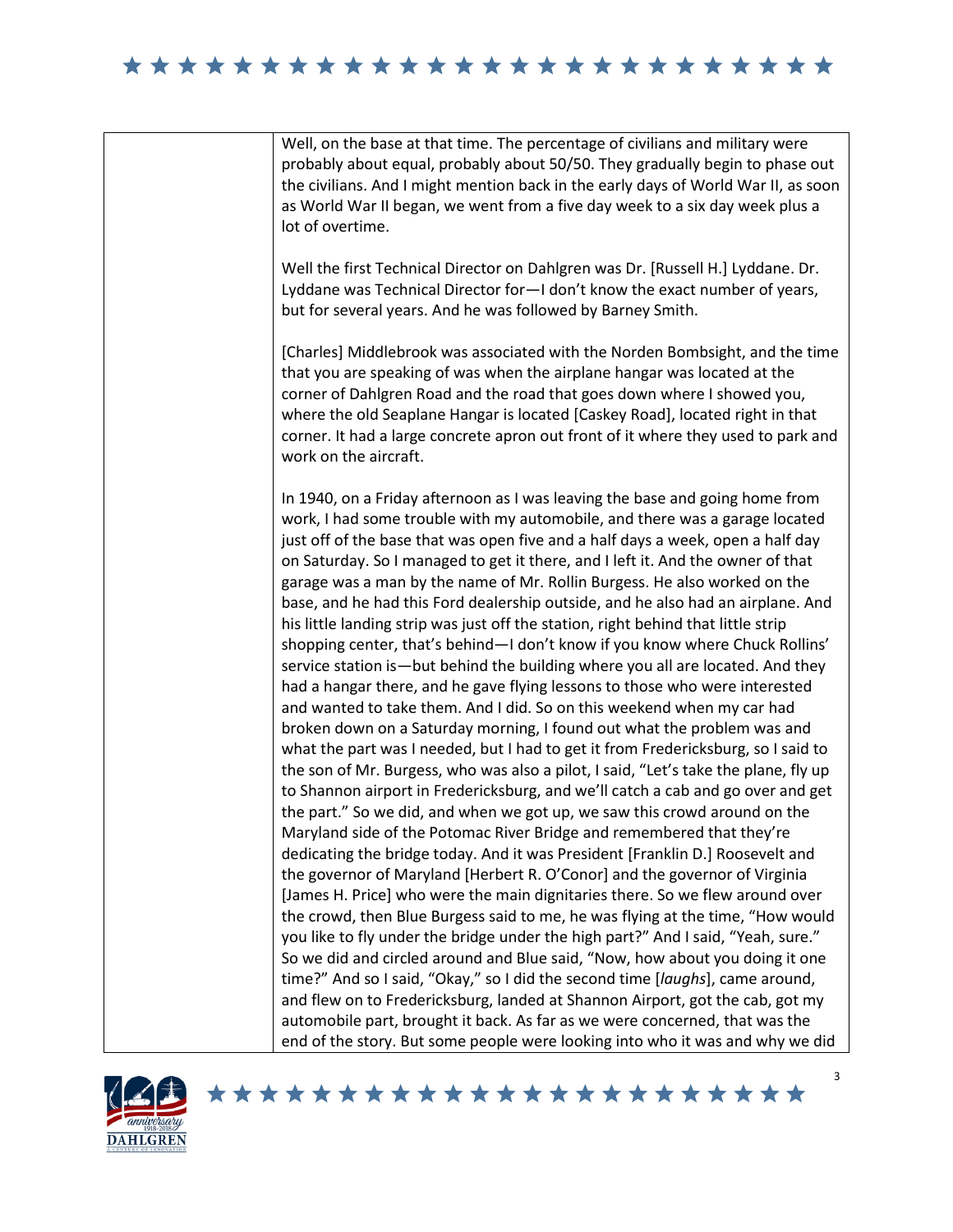| it, but there was never any bad outcome to it. It settled very well, and we<br>realized it was a pretty stupid thing to do [laughs], but at the time it was fun.                                                                                                                                                                                                                                                                                                                                                                                                                                                                                                                                                                                                                                                                                                                                                                                                                                                                                                                                                                                                                                                                                                                                                                                                                                                                                            |
|-------------------------------------------------------------------------------------------------------------------------------------------------------------------------------------------------------------------------------------------------------------------------------------------------------------------------------------------------------------------------------------------------------------------------------------------------------------------------------------------------------------------------------------------------------------------------------------------------------------------------------------------------------------------------------------------------------------------------------------------------------------------------------------------------------------------------------------------------------------------------------------------------------------------------------------------------------------------------------------------------------------------------------------------------------------------------------------------------------------------------------------------------------------------------------------------------------------------------------------------------------------------------------------------------------------------------------------------------------------------------------------------------------------------------------------------------------------|
| Yes, on the fortieth anniversary, The Free Lance Star reporter in Fredericksburg<br>called me and said they want to do an article on the fortieth anniversary of the<br>bridge, and they knew that I had flown under it. They'd like to take me down<br>under the bridge, take a picture and do an article, and we did that in October of<br>1980.                                                                                                                                                                                                                                                                                                                                                                                                                                                                                                                                                                                                                                                                                                                                                                                                                                                                                                                                                                                                                                                                                                          |
| Well, my division was responsible for all construction contracts that didn't meet<br>the military construction contract category, and at that time military<br>construction was anything \$100,000 and above. I'm sure it's much different<br>these days. So we developed the contract-I mean, the project, developed the<br>project, wrote the background information, why the project was needed, what<br>would happen if we didn't get it, and submitted it to a sponsor up in<br>Washington. And I always enjoyed doing that. That was one of my favorite parts<br>of what my division did. It was interesting work, and we worked so closely with<br>the technical labs because there were so many projects related to their tasks<br>that we would be involved in if there was some type of construction involved.<br>And I had many, many tasks. Some I enjoyed, and some I didn't. As I said, I<br>would-see a division head, I was Administrative Staff Head, and I headed<br>Housing, and then when Dahlgren, the Navy decided they needed a<br>Conservation Officer, I became the Conservation Officer. I got those kind of<br>things that nobody else probably even wanted.                                                                                                                                                                                                                                                                     |
| Well now, the Public Works Officer, who was named Commander [Frederick A.<br>F.] Cooke at that time, called me and said "I've got a job I want you to do. It's a<br>difficult job, but I think you can handle it. All these people that are raising<br>chickens on Dahlgren, they've got to go. We can't have a base with chicken<br>houses sitting all around on it. What I'd like for you to do is go out and talk to<br>these people and tell them they have to get rid of the chickens and tear the<br>chicken houses down. And just handle it, and don't involve me in it." And I said,<br>"But what if they give me a problem?" He said, "Use moxy on them." [Laughs]<br>Okay, so I had the job to go and tell all these folks living in the housing area that<br>were raising chickens—and there were a good number of them-- "Your chickens<br>are going to have to go. You either have to eat them or sell them or do<br>something with them and tear the chicken houses down. If you don't tear them<br>down, we'll send out a crew to tear them down," which we did. So I would go<br>out there. I would take a couple hours a day to go out until I covered the whole<br>area. And some people were very reluctant to get rid of their chickens. I had<br>one or two families tell me, "If our chickens go, we're going too. We're going to<br>move." And I said, "Well, I'm sorry, but this is the way it is. The chickens have<br>got to go." |

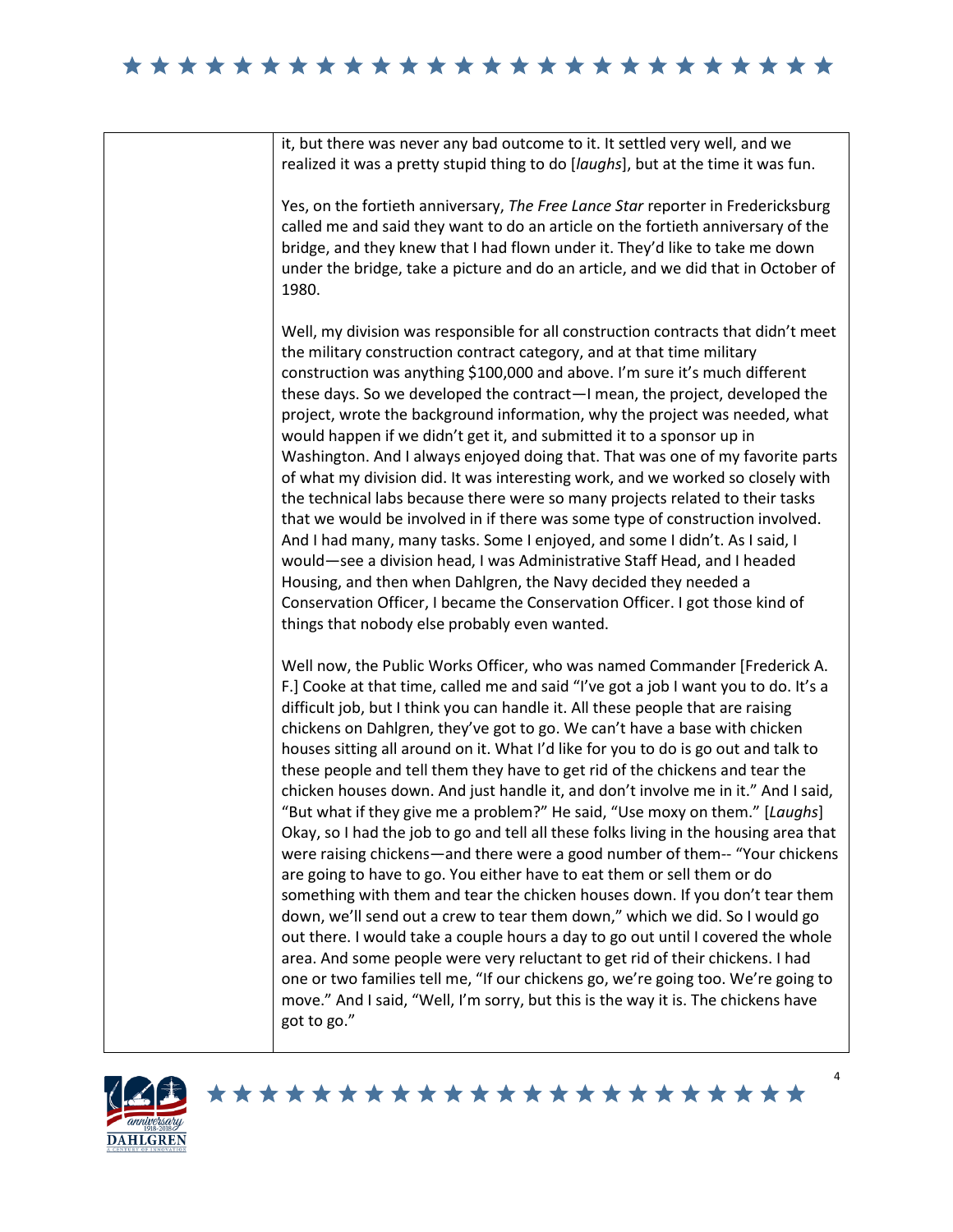I met Commander [Deak] Parsons early in World War II when he was stationed here. I didn't know him well, but I talked to him a few times. Then in 1945, I was stationed on Saipan when the atomic bomb was brought in. The [USS] *Indianapolis* brought the uranium in for the atomic bomb, and it was assembled there on Tinian, and Captain Parsons came to Tinian and armed that bomb in flight aboard the Enola Gay. That was the first atomic bomb. But I didn't get to see him because, as I said, I was on Saipan, but a week later I was ordered to the Naval Air Station on Tinian to relieve a chief there who had elephantiasis and had to come back to the states. By that time Captain Parsons had departed the Tinian for—the states from Tinain, but the *Indianapolis* was just leaving. And of course you know the story of the *Indianapolis*, I'm sure. Well, the *Indianapolis* was commanded by Captain [Charles B.] McVay, who was the son of Admiral [Charles B.] McVay—the road's named after him—and the *Indianapolis* brought the uranium in, stayed in port in Tinian for a few days and I'm just giving you this from my memory—it was ordered from Tinian to the Philippines. It was my understanding that Captain McVay was told that "you can run a straight line course, there have been no enemy submarines seen in this area for a long, long time, and just depart and go." Whether—the protocol is when the ship leaves port, the port director of that port notifies the port director of the port the ship is bound for that the ship has left this port, bound for your port, due at a certain time. In some way, communications broke down, as my understanding. And the *Indianapolis* was sighted by a Japanese sub, running a straight line course. The sub surfaced, shot the torpedoes at the *Indianapolis*. The *Indianapolis* was sunk, and those people who survived were in the water for two or three days before it was ever known they were out there. And they were spotted by a PBY patrol plane, which contacted the base, and they sent out rescue planes and boats to pick the remaining survivors up.

Buildings—I mentioned about being relocated—the Seaplane Hangar, which was in service for many, many years down on the point in front of the machine gun battery was dismantled and brought back on land up here, and reassembled, put together. There was an area right down below where the Seaplane Hangar is located. At that time [it] was occupied by some of the workers that worked here on Dahlgren. There was a dormitory there. That building was cut into four different parts and moved over here right across from the Dahlgren Store. It's Building 909. It's now an apartment building. And so much of that was done back in those days. Where the Officers' Quarters are on Caffee Circle, there's a two-story, white Officers' Quarters, there were four small houses there. And they were moved in order to make room for these quarters to be built, spotted in different areas on the base, and there was a lot of that done back in those days. A lot of buildings moved around, shuffled around.

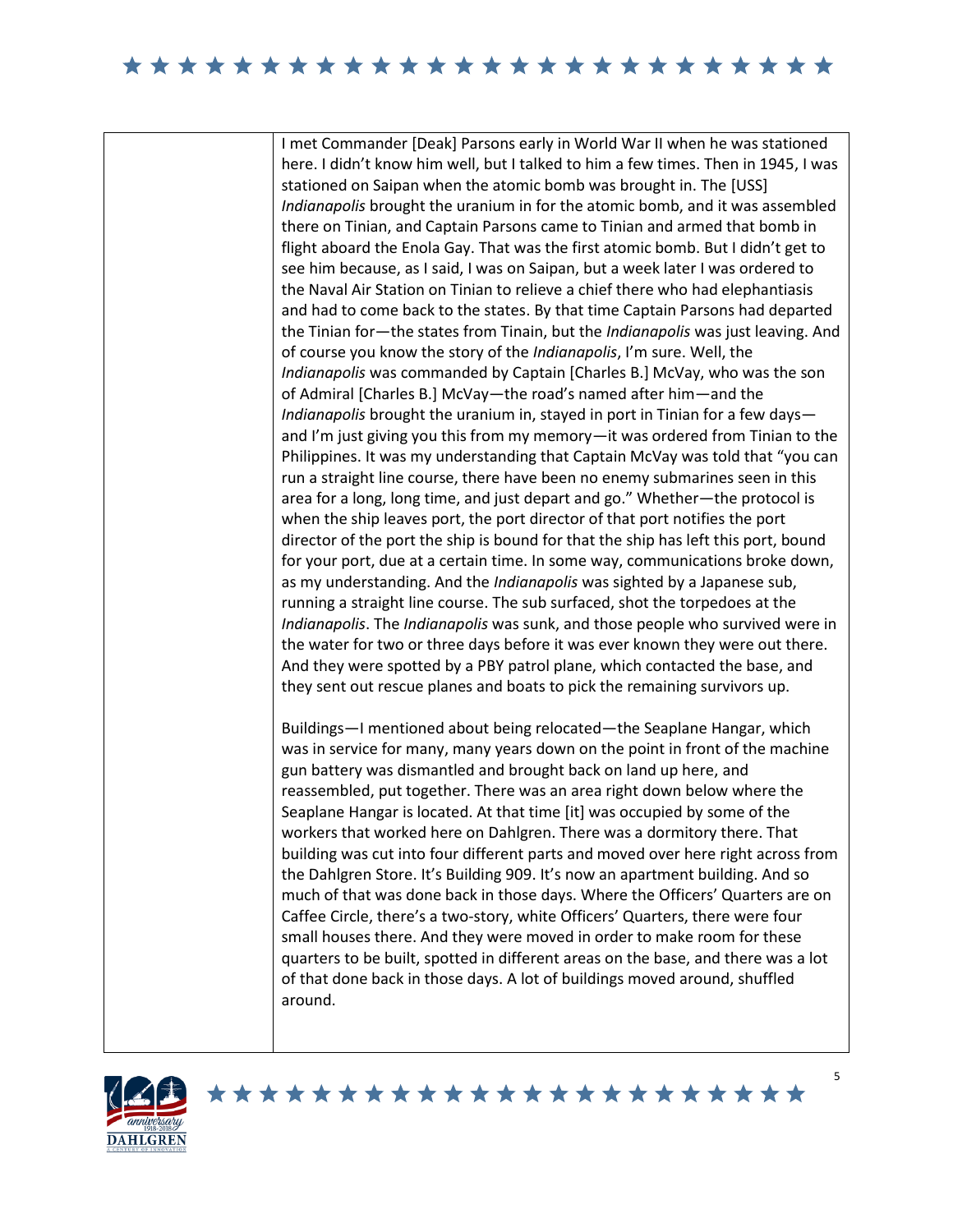|  | I don't remember any strong objections to it, but it did dislocate several people,<br>particularly in that area back over there near Gambo Creek. There were a lot of<br>folks living back in there. The government took that, and then eventually they<br>took Mr. Burgess' airplane hangar and his runways, and he had to relocate over<br>on [U.S. Route] 301. Some of those people that were relocated from the Gambo<br>Creek area had their houses rebuilt over there on [Route] 614, called Fence<br>Road, and then the government bought that property, they had to relocate<br>again, so it was done a few times.                                                                                                                                                                                                                                                              |
|--|-----------------------------------------------------------------------------------------------------------------------------------------------------------------------------------------------------------------------------------------------------------------------------------------------------------------------------------------------------------------------------------------------------------------------------------------------------------------------------------------------------------------------------------------------------------------------------------------------------------------------------------------------------------------------------------------------------------------------------------------------------------------------------------------------------------------------------------------------------------------------------------------|
|  | Well [Building] 492 was-the name it had was the Elsie Hut. And it was a top<br>secret program that they were working on in there.                                                                                                                                                                                                                                                                                                                                                                                                                                                                                                                                                                                                                                                                                                                                                       |
|  | But we called it E-L-S-I-E, Elsie. Elsie Hut. It was used for a number of years for<br>that. The director over there was Wes Meyers who came here in the early days<br>of World War II as a naval officer, end of the war [he] got out and stayed here,<br>[Video has been cut.] Well, you know it really didn't<br>as did many others.<br>begin until after the war. The Elsie. I guess they were there for three or four<br>years.                                                                                                                                                                                                                                                                                                                                                                                                                                                    |
|  | Then somebody else moved in there. I heard that Public Affairs was in that<br>building.                                                                                                                                                                                                                                                                                                                                                                                                                                                                                                                                                                                                                                                                                                                                                                                                 |
|  | The Mailroom was in that building, and It was the Mailroom and something<br>else. It was the printing.                                                                                                                                                                                                                                                                                                                                                                                                                                                                                                                                                                                                                                                                                                                                                                                  |
|  | Print shop! Print shop was in there.                                                                                                                                                                                                                                                                                                                                                                                                                                                                                                                                                                                                                                                                                                                                                                                                                                                    |
|  | Well back in those days, base security in the early days, and up until probably<br>1960 I would say, was the Marine Corps. In the early days of Dahlgren, very<br>early, there was no security. There was nobody at the main gate. You just drove<br>down and drove in. We used to come down as kids, go to the movie theater,<br>known as the recreation hall then, for free. And then they began to charge<br>civilians five cents for the movie, and then it went to ten cents. It was just<br>before World War II, but I guess by the time I came to work here was about the<br>time they began to man the main gate with Marines. Then later they added the<br>Marine gate right below here, right by the Fire Station, and one at the Ad<br>Building. And there was a Marine posted at the entrance to Main Range, right<br>on that corner. And then they went to private guards. |
|  | I knew [William E.] DeLoach-we called him Chick-very well. He came here as<br>a young Marine, served his tour of duty here, got out of the Marine Corps, and<br>went to work at the Main Range as a civilian, and worked there until he retired.<br>I think, as Richard said, his son still works here, I believe. Young Chick DeLoach<br>we called him.                                                                                                                                                                                                                                                                                                                                                                                                                                                                                                                                |



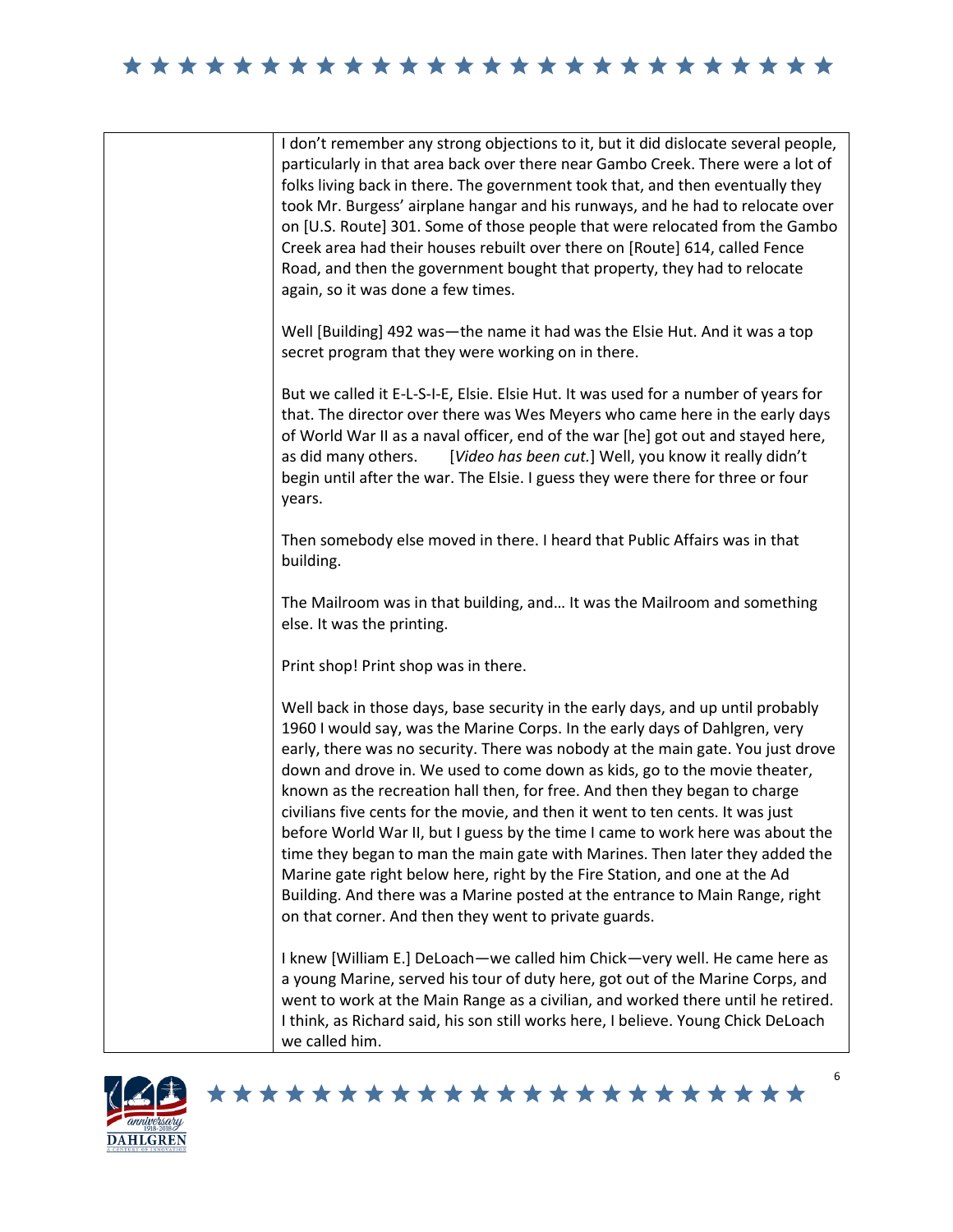I have a lot of fond memories of Dahlgren. I really enjoyed my work at Dahlgren. I had no intention of retiring at the time I retired but members of the King George School Board—Frank Churchill was one, Marlin Thomas—you may remember Marlin Thomas—was one—came and asked me if I would consider retiring and taking a job with the school system. And I told them both, "Well, I hadn't entertained these thoughts at all!" And they came back a second time and asked me, and I said, "Well, I've been here almost 37 years. Maybe it is time I retire and do something else." So I did. I made up my mind. I went out there as a facilities engineer. They had two or three different titles. One was Clerk of the Works. One was Facilities Engineer, so that's what I went as. Well, I went as Clerk of the Works and became Facilities Engineer, working with the architect and renovating and building a new school building. We built a new middle school, we renovated the elementary school. I put two additions on the Potomac Elementary School. I went there on a two-year contract and stayed for seventeen years.

When I went to elementary school, which was located up in Owens, it was a four-room school building. I was the only student in the seventh grade. The others, my classmates, had not gone to class regularly and had fallen behind or some of them had stopped going entirely and had gone farming and fishing, so they left me in the seventh grade alone. And there was a state test that we had to take, and rather than administer it to one student there, they sent me to Dahlgren to take it with their students. That was my first encounter with Dahlgren School.

The story that Admiral [Boynton L.] Braun told me was when the roads were dirt roads. In the wintertime it's this horrible condition that you didn't get very far out before you got stuck. And they had these carrier pigeons here on Dahlgren, and when the ladies would go to Fredericksburg, the officers' wives shopping, they would take about three carrier pigeons with them. The first bad spot in the road was just beyond Sheetz [on Route 301] out here, which was known then as Deep Bottom. If you got stuck in Deep Bottom, they released one pigeon and came back to Dahlgren. They would send this old fellow who was a teamster he had charge of the mules and the horses—send him out with a pair of mules to pull them out, then they would go on. Well, the next bad spot was at Peppermill Hill. If they got stuck up there, they would send two pigeons back. Well that was a little far to send a team of horses, you know, so some of the officers had to arrange to get somebody up in that area to pull them out. The third bad spot was up on Route 3 near Sealston, around Muddy Creek. If they got stuck there, they had to send three pigeons back, and they had to get somebody up there to pull them out. Now, he didn't tell me how they got back. I don't know what they did for pigeons because they'd run out [*laughs*].

\*\*\*\*\*\*\*\*\*\*\*\*\*\*\*\*\*\*\*\*\*\*\*